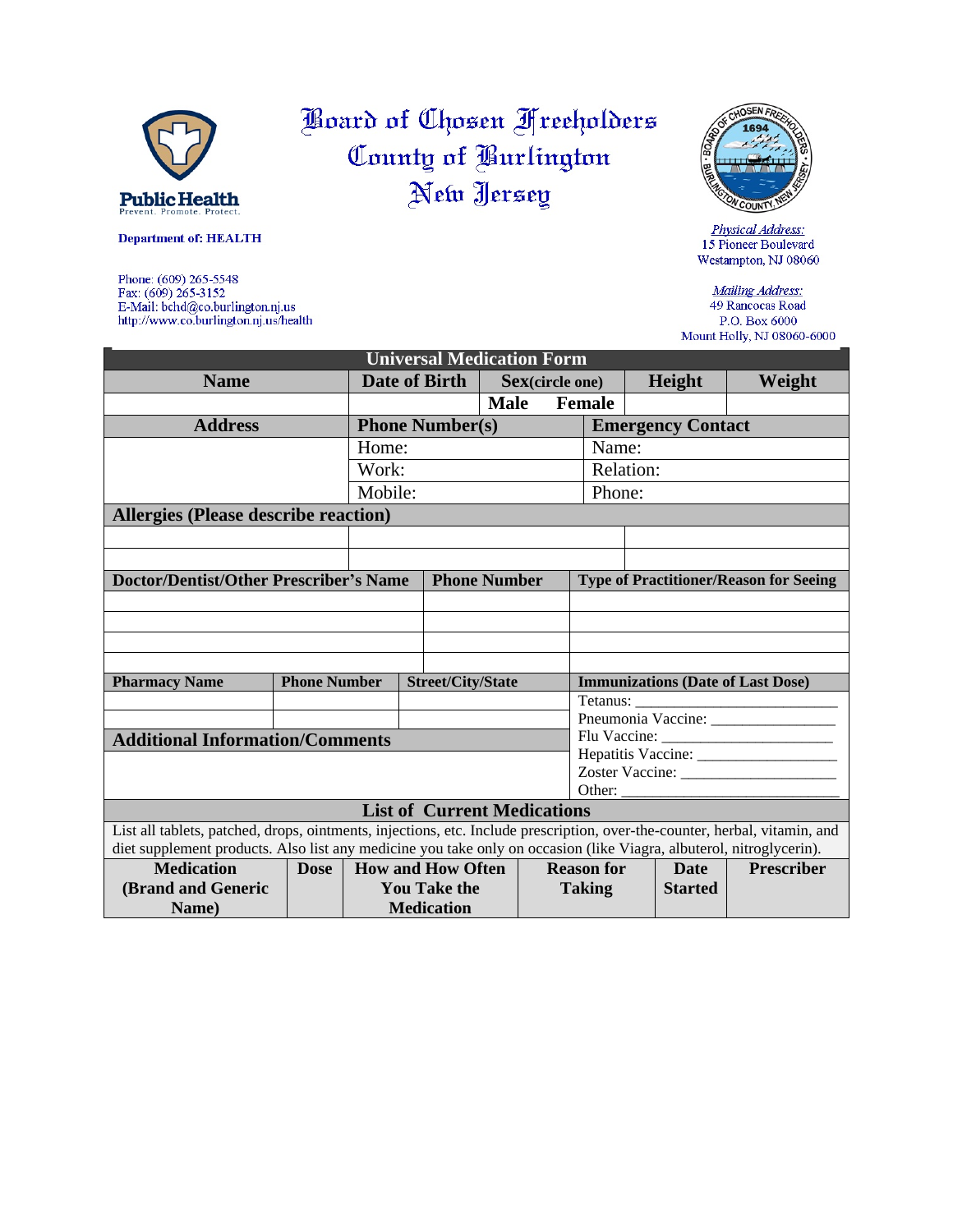| $\n  Chack has if additional nonzero of modifications list attable$<br>$Data$ Undetade |  |  |  |  |  |  |
|----------------------------------------------------------------------------------------|--|--|--|--|--|--|

□Check here if additional pages of medicine list attached Date Updated: \_\_\_\_\_\_\_\_\_\_\_ Page 1 of \_\_\_\_\_

Name: \_\_\_\_\_\_\_\_\_\_\_\_\_\_\_\_\_\_\_\_\_\_\_\_\_

## **Continuation of List of Current Medications**

List all tablets, patched, drops, ointments, injections, etc. Include prescription, over-the-counter, herbal, vitamin, and diet supplement products. Also list any medicine you take only on occasion (like Viagra, albuterol, nitroglycerin). **Medication (Brand and Generic Name) Dose How and How Often You Take the Medication Reason for Taking Date Started Prescriber**